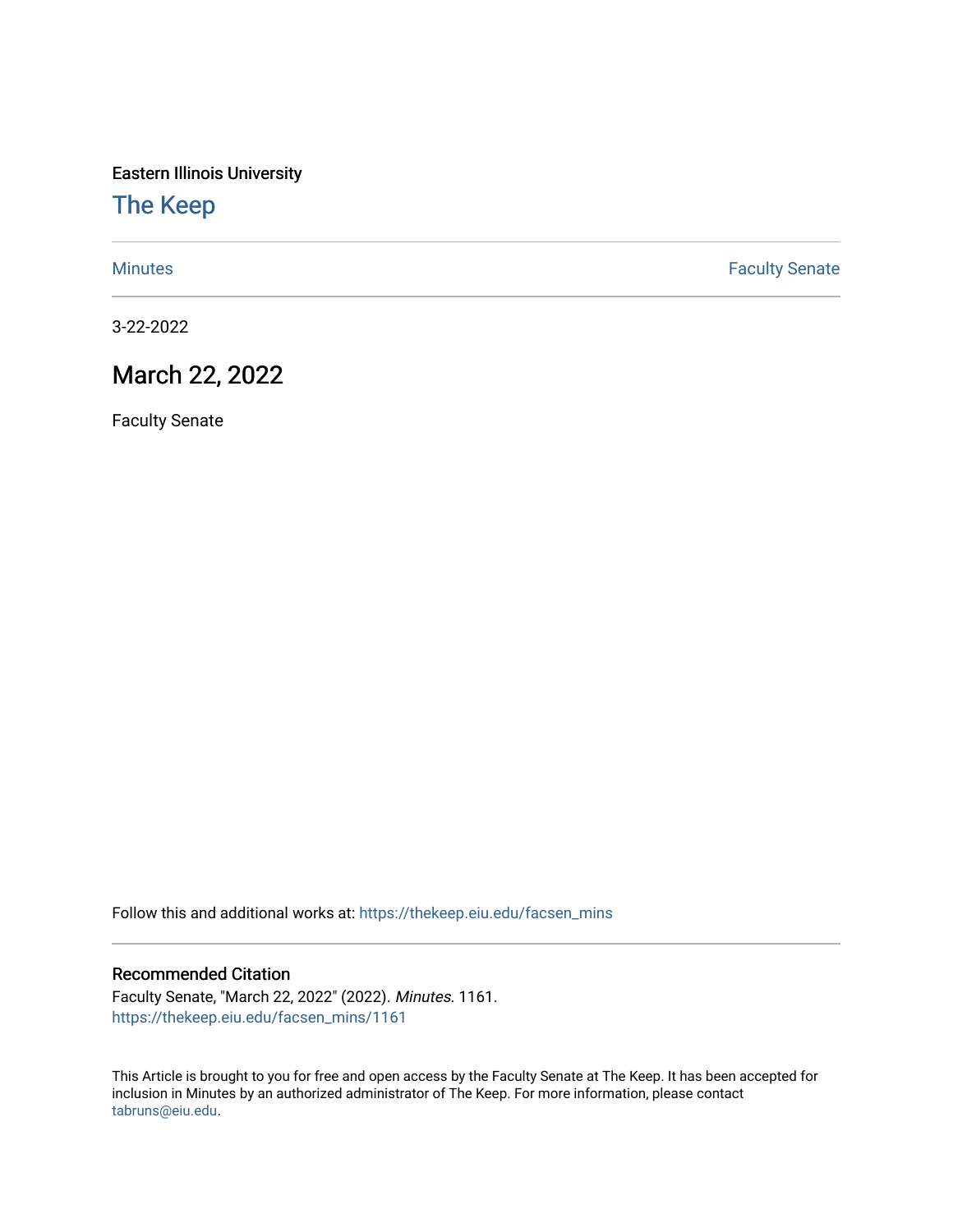Faculty Senate March 22, 2022

Present: Senators Abebe, Bruns, Davis, Decker, Kozlowski, Parrish, Scher, Sterling, Stowell, White; Provost Gatrell and Student Representative Nuss

Present after Minutes approval vote: Mulvey

Guests: Dr. Eric Davidson, Executive Director of Health & Counseling Services; Dr. Melinda Mueller and Dr. Michael Dobbs, Faculty Senate representatives on the EIU Think Tank.

- I. Faculty Senate Minutes 3/1
	- a. Motion to approve/second: Sterling/Decker
	- b. Approved by Roll Call vote 8 Yes (Abebe, Bruns, Decker, Kozlowski, Parrish, Scher, Sterling, White), 2 Abstentions (Davis, Stowell)
- II. Committee Reports
	- a. Exec Committee
		- i. Chair Bruns announced he will serve on behalf of Faculty Senate on the VPBA Search & Screen committee
	- b. Elections
		- i. Chair Stowell announced the results of the elections ended 3/22. There was a 31.6% response rate. Dr. Larry White received enough write-in votes to qualify for filling a LCBT position on Faculty Senate, for which he agreed. Winners will be notified and the Faculty Senate site updated. We will hold a Fall 2022 election to fill vacant elected positions that have more than 1 year left in the term. The call for nominated committees will be forthcoming.
		- ii. Bruns and Stowell suggested addressing the continual lack of faculty running for election to service positions as a focal point of the 22-23 Faculty Senate agenda.
	- c. Student and Staff Relations
		- i. Student Rep Faith Nuss reported that Dr. Don Holly had presented to Student Senate regarding his proposal for EIU to change to a +/- grading system. The presentation was well received, and Student Senate intends to send out a survey to the general student population to gauge their thoughts.
		- ii. Scher asked Nuss what her perception was of how acceptable such a change is to the Student Senate body. Nuss said she feels that its viewed generally positively.
	- d. Faculty Forum
		- i. Senator Abebe reported, on behalf of the committee, the next Faculty Forum:

**"From Surviving to Thriving: What we, as faculty, can do to be prepared to provide the best education to EIU students"** Wed. 4/6, 3 PM, Witters Room/Zoom, Booth Library Panelists: President Glassman, Dr. Mona Davenport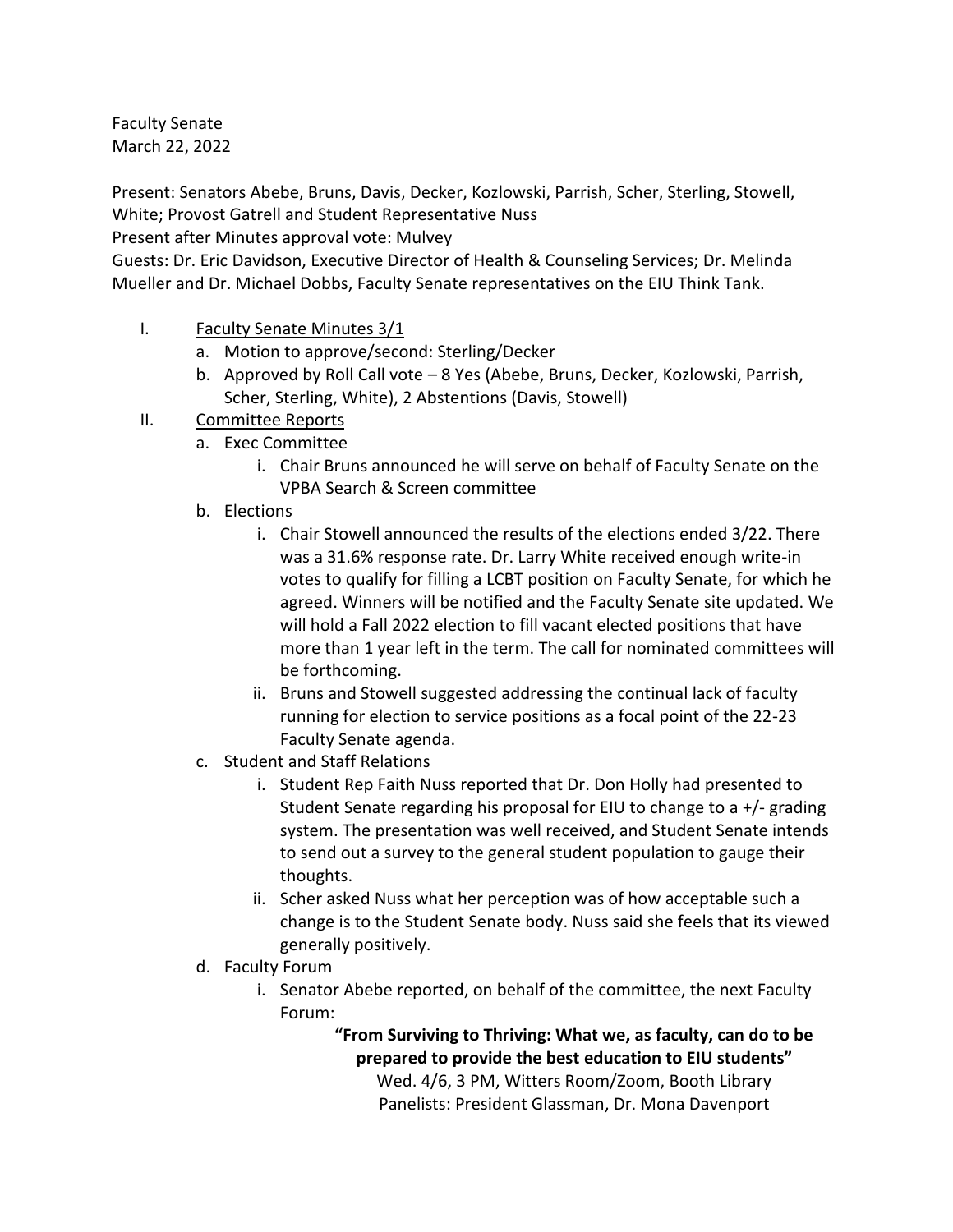The forum will raise questions related to EIU's "vulnerability" and the changing demographic of the student body. How can we best address their learning needs? This includes issues related to post-COVID/attempts to return to "normal," growing numbers of international students, and the continuing evolution of how courses are offered (F2F, online, hybrid).

- e. Awards
	- i. Chair Bruns reported that the bios and pics of Distinguished Faculty Award 2022 winners Dr. Sterling and Dr. Stowell would be added to the Senate website soon. All other considerations – financial award and commencement announcements/plaques – have been taken care of by notification of the appropriate parties.

## III. Provost's Report

- a. We will be having three commencement ceremonies this Spring in Lantz, it's nice to get back to having the ceremonies in person
- b. The Strategic Planning Group, comprised of 13 individuals, will be meeting tomorrow 3/23 to discuss organizing and process
- c. VPBA Search & Screen has been established and will begin the review process of candidates, there is an organizational meeting today 3/22 at 3:30 pm via Zoom. Chair Bruns asked if there is an Interim VPBA and the Provost stated that there has been no notice of such an appointment at this point.
- d. The Provost welcomed two new administrative appointments, one Chair search remains in process:
	- i. Dr. John Storsved, Dean of CHHS
	- ii. Dr. Mahmoud Al-Odeh, Chair of the School of Technology
	- e. **"Inclusive Excellence in Education"**Wednesday, 4/6, 6:30 PM, Doudna Recital Hall, speakers: Dr. Darryll Pines, President of University of Maryland-College Park and Ms. Ginger Ostro, Executive Director of the Illinois Board of Higher Education, moderated by Dr. Ed Wehrle.
- f. Enrollment numbers continue to look very positive, exceeding 2020/2021 numbers in nearly every area, including admits, deposits, housing contracts, housing deposits, etc. International enrollments are at 299 currently compared to 162 at this point last year, and show signs of diversifying into more majors
- g. Progress is being made on the repairs to MacAfee, the work is into the clock face now
- IV. Guest: Dr. Eric Davidson, Executive Director of Health & Counseling Services
	- a. There are four areas of HCS: Medical clinic, Counseling clinic, Health Promotion, and Student Insurance
	- b. Medical clinic updates: focused highly on the response to COVID; there has been only 1 positive COVID test result in the clinic in the last 6 weeks; there were few flu cases; they have seen allergy cases this spring; International student immunizations is a busy area; There will be a COVID vaccination clinic (all three shots available) next week Tuesday 3/29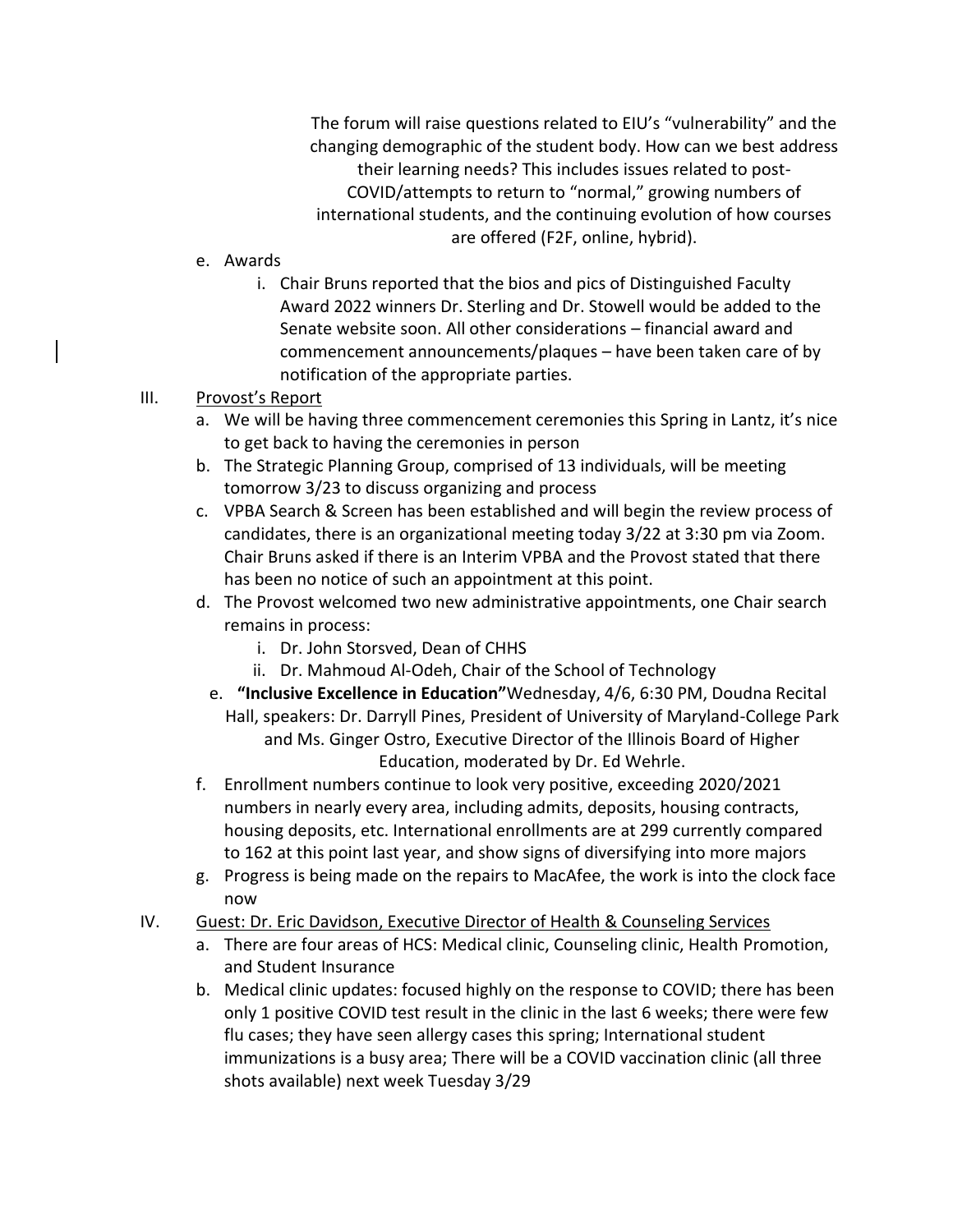- c. Counseling clinic updates: Seeing increasing numbers of students presenting with mental health issues, similar to national trends; counseling is a balance of providing both Access and Treatment, demands on Access take time away from available time for Treatment; Sometimes crisis appointments have been booked for the day; there are currently 40 students on the wait list; students in crisis must occasionally be triaged in order to work with the more severe situations first; there have been some staff shortages, but the clinic has a new counselor and there is another search in progress; In 2019 IL govt passed Early Action on Campus Act to address mental health issues on HE campuses but didn't fund it  $$ there is a bill in 2022 session to fund it, hoping for passage; VPSA Flaherty is assessing EIU as an institution in supporting our students, and will report to the Board of Trustees
- d. Health promotion updates: Primarily focused on providing COVID screening testing
- e. Student insurance updates: Supplemental for most domestic students, but the primary insurance for many international students
- V. Guests: Dr. Melinda Mueller and Dr. Michael Dobbs, along with Senator Abebe, for the EIU Think Tank – feedback/discussion on the EIU Think Tank pilot
	- a. Mueller Believes a mechanism for rotating terms on the Think Tank would be good; noted there wasn't a student appointee this year; believes that the COVID crisis upended the initial goal of looking at macrotrends, though the Think Tank successfully did that its first year. While last year's COVID focus was unusual, the emphasis on student and faculty mental health reflects an important macrotrend. Also, this past fall, we did begin a discussion of equity issues, another important macrotrend, based on President Glassman's suggestion last spring.
	- b. Dobbs Fall 2020 the Think Tank did look at macrotrends then Spring 2020 COVID hit. The Think Tank correctly assessed "test optional" as being an important direction for the institution to consider, and this proved prudent with the onset of COVID restrictions; wondered how best to decide on which issues to select for consideration each year
	- c. Abebe Considers the existence of the Think Tank to have been crucial for assessing that the administrative response to the pandemic was on target and ahead of the curve
	- d. Gatrell (Admin rep) Feels it's very beneficial to discuss things in the abstract, addressing broader themes like equity as it applies to developmental education.
	- e. Chair Bruns noted that the reporting lines need to be clarified as the Faculty Senate didn't hear enough about the Think Tank's work. Suggested solution: The Faculty Senate Chair serve as the Think Tank "Convener," setting the AY meeting times, and the Think Tank would report to the Senate at the beginning of the AY about general themes to look at, then at the end to report their analysis
	- f. Discussion
		- i. Current members feel a mix of the occasional new member, replacing one stepping down, and other members continuing to serve is ideal.